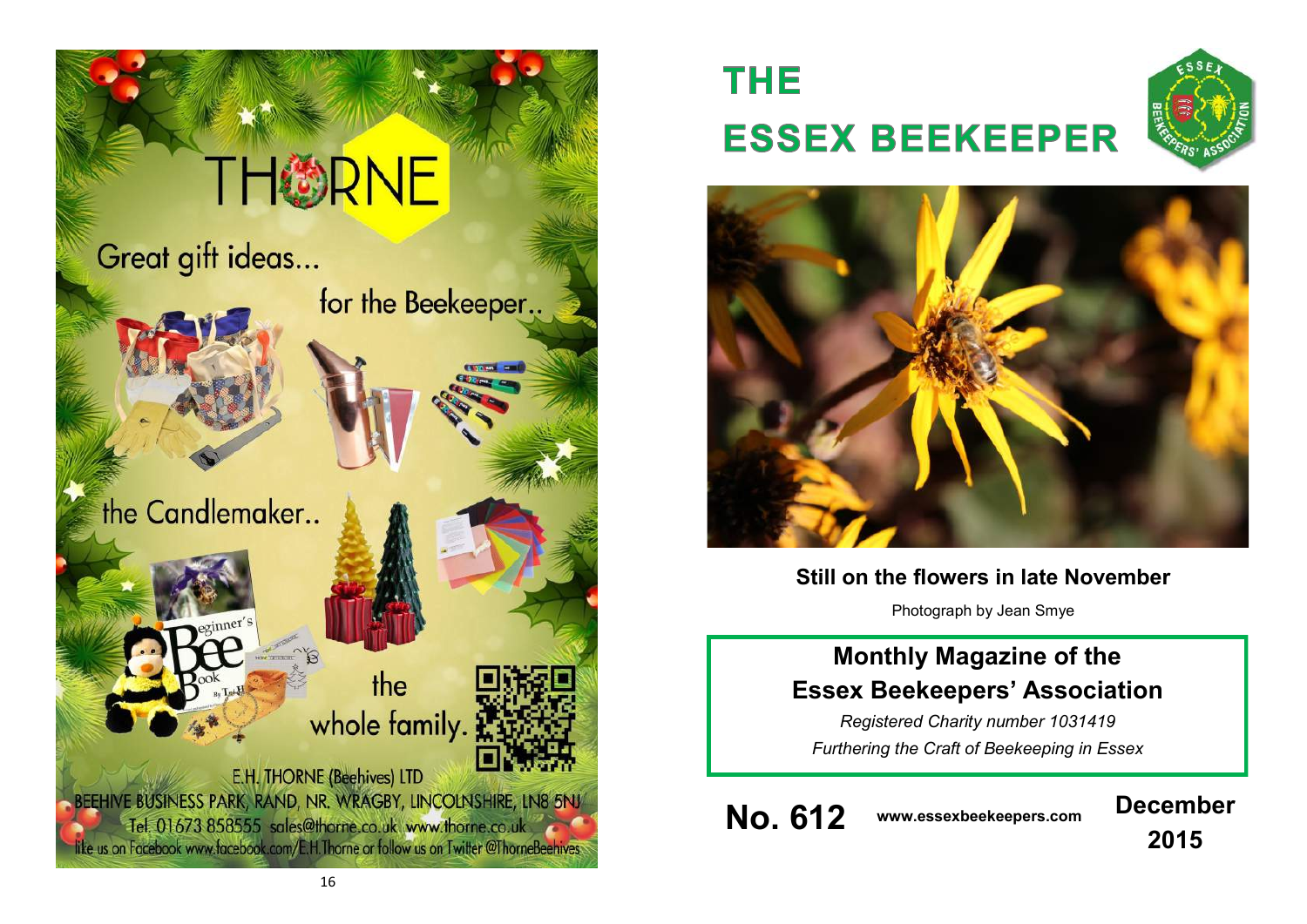# **EBKA Divisional Meetings**

### **Diary dates for December 2015 & January 2016**

| 3 Dec  | Thursday<br>8.00pm  | Harlow                 | - Kings Church, Red Willow, Harlow<br><b>Christmas Party</b><br>CM19 5PA                         |
|--------|---------------------|------------------------|--------------------------------------------------------------------------------------------------|
| 4 Dec  | Friday<br>8.00pm    | Romford                | Christmas Social - Chadwick Hall, St. Michaels Church,<br>Main Road, Gidea Park, Romford RM2 5EL |
| 11 Dec | Friday<br>8.00pm    | <b>Braintree</b>       | Christmas social Evening - bring nibbles. Constitutional<br>Club. Braintree CM7 1TY              |
| 13 Dec | Sunday<br>1.00pm    | <b>Southend</b>        | Christmas Social. The Roebuck, 138 High Street, Ray-<br>leigh, Essex SS6 7BU                     |
| 16 Dec | 7.30pm              | Dengie 100<br>& Maldon | Christmas Bring and Buy - Ulting CM9 6QX                                                         |
| 17 Dec | Thursday<br>7.30pm  | Epping<br>Forest       | Christmas Social - Chingford Horticultural Hall                                                  |
| 20 Jan | Wednesday<br>7.30   | Dengie 100<br>& Maldon | Annual General Meeting - The Oak House, High Street,<br>Maldon CM9 5PF                           |
| 27 Jan | Wednesday<br>7.30pm | <b>Southend</b>        | 'Preparing for Honey Shows' Jim McNeill<br>Rayleigh W I hall, Bellingham Lane, Rayleigh SS6 6EE  |
| 28 Jan | Friday<br>8.00pm    | <b>Braintree</b>       | <b>Annual General Meeting - Constitutional Club, Braintree</b><br>CM7 1TY                        |

**Note to Secretaries: Please inform the Editor of the details of your Divisional Monthly Meeting so that it can be included in these listings Deadline: 4th of the preceding month** 

**HAPPY CHRISTMAS TO ALL MEMBERS AND THEIR FAMILIES**

### **Who's who and how to contact them**

**President of EBKA** Pat Allen Hon CLM

#### **Trustees: Chairman**: *Ian Nichols* 17 Dyers Hall Road, Leytonstone, London E11 4AD email ian@iannichols.demon.co.uk tel. 0208 558 4733 / 07980 299 638 **Secretary**: *Michael Webb* 19 Ingrebourne Gardens, Upminster, Essex RM14 1BQ

 email gsecebka@virginmedia.com tel. 01708 250 606 / 07712 490 511 **Treasurer**: *Bob Manning* 12, Moorland Close, Collier Row, RM5 2AB email treasurer@ebka.org tel: 01708 760 770

### **Divisional Trustees:**

| Braintree               | <b>Stuart Mitson</b>   | stuart.mitson@btinternet.com      |
|-------------------------|------------------------|-----------------------------------|
| Chelmsford              | Margaret Clay          | margaretclay@btinternet.com       |
| Colchester              | <b>Tom Geddes</b>      | tom.geddes@btinternet.com         |
| Dengie Hundred & Maldon | Glenn Mayes            | trustee@dmbka.org.uk              |
| Epping Forest           | <b>Mark Chambers</b>   | mark.chambers@condecosoftware.com |
| Harlow                  | <b>Martin Cavalier</b> | cavalier@btinternet.com           |
| Romford                 | Pádraig Floyd          | psafloyd@yahoo.com                |
| Saffron Walden          | <b>Richard Ridler</b>  | richard.ridler@uwclub.net         |
| Southend                | Marquerita Wilson      | philandritawilson@sky.com         |

#### **Divisional Contacts:**

**Braintree**: Colleen Chamberlain 01279 876 333 **Chelmsford**: Brian Spencer 01245 490 843 **Colchester**: Morag Chase 01206 522 576 **D.H. & Maldon**: Carlie Mayes 01245 381 577 **Harlow**: Nick Holmes 07730 735 752 **Epping Forest**: Robin Harman 07971 237 312 **Romford:** Pat Allen 01708 220 897 **Saffron Walden**: Jane Ridler 01799 218 023 **Southend**: Chad Colby-Blake 01702 302 209

**EBKA Education Contact:** Jane Ridler Old Barn House, 36 Walden Road, Sewards End, Saffron Walden, Essex CB10 2LF 01799 218 023 jane.ridler@uwclub.net **EBKA Examinations Secretary:** Pat Allen , 8 Franks Cottages, St Mary's Lane, Upminster, Essex RM14 3NU 01708 220 897 pat.allen@btconnect.com

#### *The Essex Beekeeper* **Magazine:**

| Editor:<br><b>Advertising:</b><br>Mailing Secretary: Mary Heyes                                                                    | Jean Smye,<br>Jean Smye                                                               | email:<br>email:<br>email: | jsmye@sky.com<br>ml.heyes@virgin.net | jsmye@sky.com tel. 07731 856 361 |  |  |  |
|------------------------------------------------------------------------------------------------------------------------------------|---------------------------------------------------------------------------------------|----------------------------|--------------------------------------|----------------------------------|--|--|--|
|                                                                                                                                    | Printed by Streamset, 12 Rose Way, Purdeys Industrial Estate, Rochford, Essex SS4 1LY |                            |                                      |                                  |  |  |  |
| Web site:                                                                                                                          | Nick Holmes                                                                           | email:                     |                                      | webmaster@essexbeekeepers.com    |  |  |  |
| <b>Regional Bee Inspectors for EBKA Region:</b>                                                                                    |                                                                                       |                            |                                      |                                  |  |  |  |
| Epping Forest and Romford Divisions (excluding Brentwood):<br>julian.parker@fera.gsi.gov.uk<br>Julian Parker<br>tel. 07775 119 469 |                                                                                       |                            |                                      |                                  |  |  |  |

#### All other Divisions:

Keith Morgan keith.morgan@fera.gsi.gov.uk tel. 01485 520 838 or 07919 004 215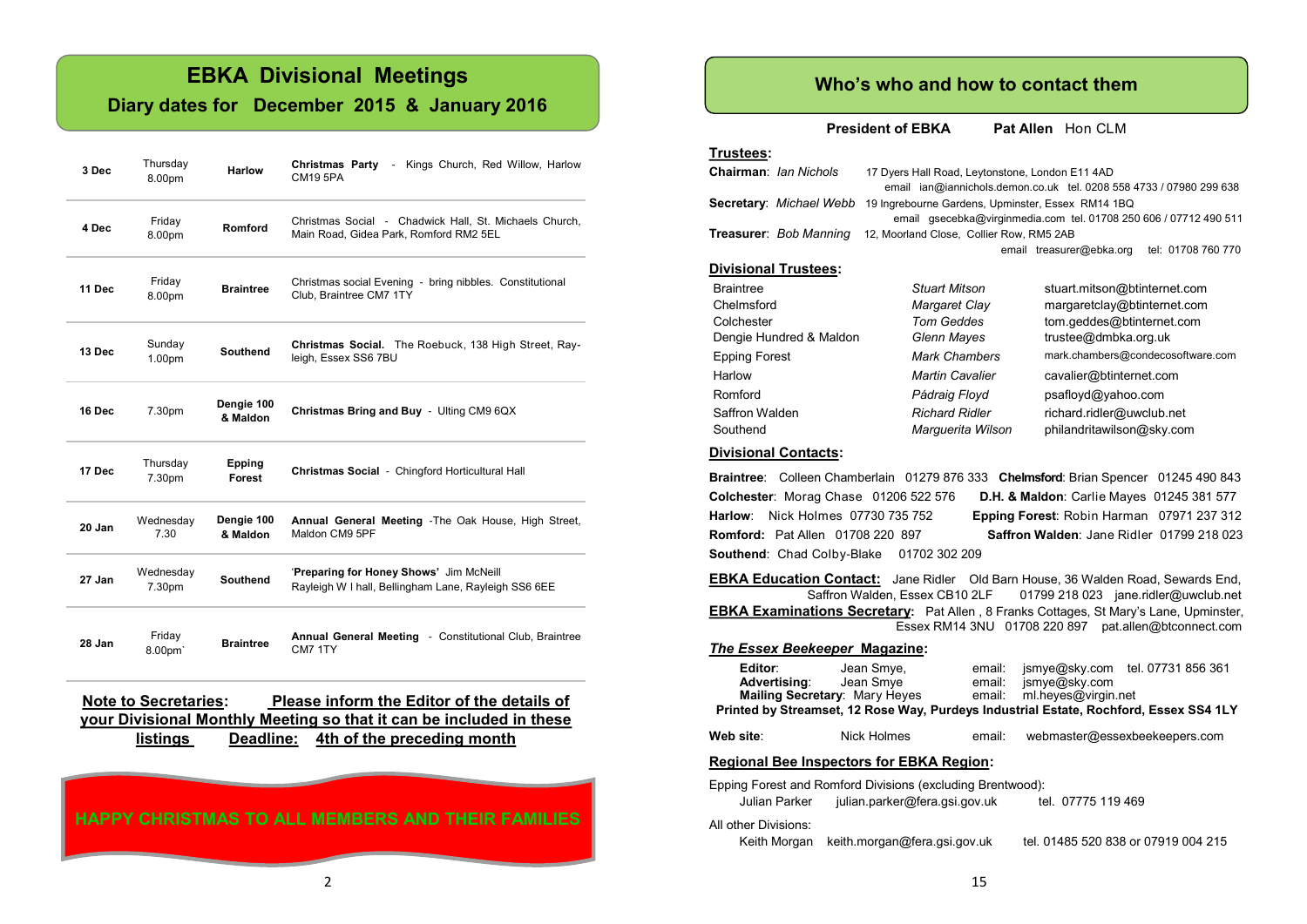At the present time 49 county and district associations have shareholdings in *Bee Craft* Ltd. It is a 'not for profit' organisation and the day to day management of the company is vested in a board of directors who are elected at the AGM, supported by a team of consultants.

Our aim is to care for the well being of the honeybee by supporting the education and training of new beekeepers and those wishing to advance their skills and qualifications. Our BKids club encourages and informs the next generation of beekeepers.

The magazine is a 48 page, A4 size, full colour magazine printed on recycled paper. It has been available online for a number of years and more recently we have ventured into the mobile market with each edition now available for viewing on iPads, iPhones, androids and most recently Kindle Fire. Access to the online and mobile versions are provided free with every hard copy subscription. But we are keen that you should be able to 'try before you buy' and so there are a few back copies on our website ([www.bee](http://www.bee-craft.com/)[craft.com\)](http://www.bee-craft.com/) that enable you to do just that.

The online and mobile versions if purchased on their own provide ease of access and reduced costs particularly for our growing number of international subscribers, when postage costs can be prohibitive. Our website team is developing a reference database of previous articles and information for the avid beekeeper, at all levels of experience. The site also provides a means of access to our online shop for books and gifts, as well as the link to join our monthly hangouts/webinars. These hangouts are free to watch live, through our website, but are also recorded for viewing later and we are pleased to offer the link to go onto any association website. Questions can be emailed beforehand or during the 'show' and we aim to answer them all on the night. The webinars are chaired by James, our Marketing Manager, with guests experienced in a given topic 'hanging out' with other members of the *Bee Craft* team.

Contributors to our magazine provide quality, reliable information on all beekeeping topics and each year Bee Craft sponsors a a full day of Research Lectures at the National Honey Show. We will also attend or provide sponsorship/support in some form to as many association events and courses as possible each year.

So, don't be shy – take a look at our website, our magazine, our special deals, our hangouts, our advertisers and take us up on our offers of support. If we can, we will.

We offer a discount for group subscriptions. For more details please contact our Administrator, Sue Jakeman at secretary@bee-craft.com

Wendy Dale Deputy Marketing Manager *Bee Craft* magazine

[wendy@bee](mailto:wendy@bee-craft.com)-craft.com / wendysbees@hotmail.co.uk

# **EBKA Extraordinary General Meeting (EGM)**

**Notice is hereby given of an EGM to be held at 6.30pm on** 

**Thursday 28th January 2016 at :**

**Trinity Methodist Church, Chelmsford CM1 2XB**

**To approve an update and minor revision to the Rules of the EBKA.**

**Details of the proposed changes to the Rules can be found on the EBKA Website. For members who wish to have a copy of the changes, please contact the EBKA Secretary.**

**Michael Webb, Secretary EBKA**

**[gsecebka@virginmedia.com](mailto:gsecebka@virginmedia.com)**

**Tel No: 01708 250606 mobile: 0771 249 0511**

**December 2015**

### **Show Secretary**

The Honey Show Committee has two secretaries and there is a vacancy for one to work alongside the remaining secretary Jim McNeil. The role involves organising four meetings of the committee each year, co-ordinating volunteers to help at the annual show and preparing for the show.

> Please contact Michael Webb at **gsecebka@virginmedia.com**  if you are interested.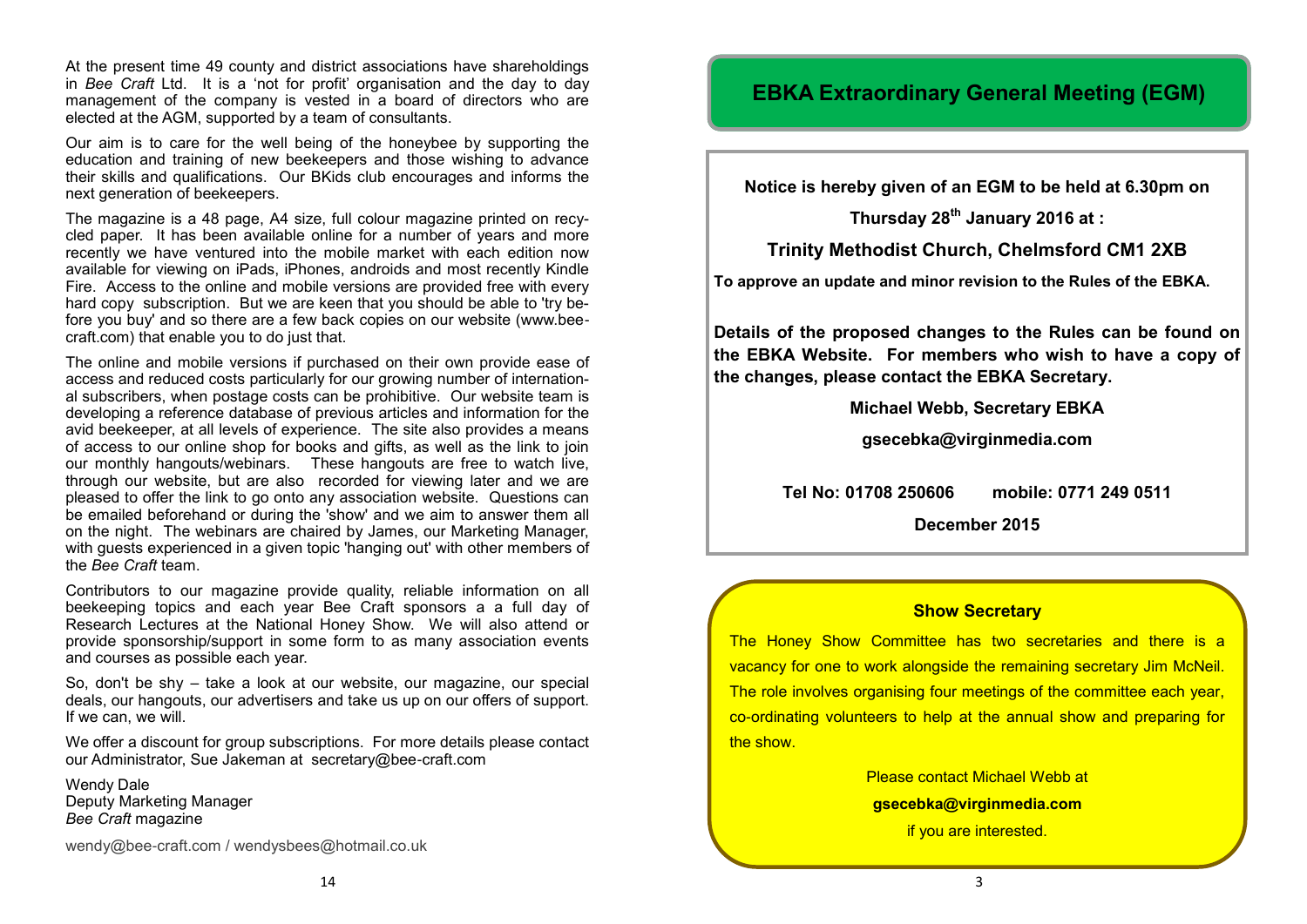### **Good Customer Service - an Appreciation**

Ian Grant - Chelmsford Division

I have been bee keeping since 2004 and always used WBC hives more recently converting to 14" x 12" brood boxes. That set up suits me fine.

Like most bee keepers I do not like spending money so when I decided to replace all six of my roofs it was a big decision but being the son of a carpenter I do have the tools and most wood working skills.

I checked the journals and various web sites and settled for a company in Scotland called Caddon Hives. I bought six flat packed roofs which cost me £34 each plus carriage. The framework was red cedar with plywood pitched roofs and galvanized metal covers. I enjoyed making them up. You learn everything from assembling the first one which makes the rest easy. Importantly, when I nailed the metal onto the pitched roof I drilled both the metal and the edge of the ply to avoid any splitting. I replaced my old roofs with the new ones ready for the winter.

During my first inspection the following Spring I noticed that on one of the hives the ply was beginning to de-laminate.

No problem, using water proof PVA and clamps I did the repair.



Delamination of ply **Undergoing repair** 

However, it soon became clear that all the roofs were affected in the same manner so there was clearly a "not fit for purpose" problem. I emailed Caddon Hives with a photograph showing the problem. There was an immediate reply expressing regret and that the supplier of the ply was at fault and red cedar replacements would be sent to me as soon as these became available.

### **Making a BDI Claim - Would you know what to do?**

Roy Cropley

A recent outbreak of EFB on the Essex/Herts border highlighted the issue that not all members of the BDI insurance scheme know what to do if the need arises to make a claim.

Claim timing is vital. BDI are unlikely to meet your claim if it is not made within a month. When your colonies are destroved the Bee Inspector needs to issue you with a form stating your losses - bees, equipment and honey. Bee Inspectors are busy people so you might need to give gentle reminder.

Tips:

- 1. Make a note in your diary of the date the bees were destroyed.
- 2. Ideally, get the appropriate form from the Bee Inspector immediately.
- 3. When your Divisional Treasurer emails your insurance certificate after renewal of the annual subscription, keep it in a safe place - just in case.
- 4. Make sure you are adequately insured for the number of colonies you have or are anticipating that year.
- 5. Send your form and BDI certificate to:

Bernard Diaper BDI Claims Manager

57 Marfield Close,

Walmley, Sutton Coldfield, West Midlands B76 1YD

Tel: 07711 456 932

email: Bernard.Diaper@beediseaseinsurances.co.uk It might be advisable when posting to use the 'to be signed for' method.

6. Make a note of when you sent off your claim.

# *Bee Craft's done it again!*

I'm sure you will forgive me for taking this opportunity to 'boast' a little about our Gold medal award at the world's Beekeeping Congress, Apimondia. We have retained this coveted award for the second congress in succession in the popular beekeeping journal category, and believe we are the only beekeeping magazine to have been awarded Gold on three separate occasions. Naturally everyone associated with *Bee Craft* is delighted, not least because we are such a small team.

*Bee Craft's* story begins in 1919 when Kent Beekeepers' Association launched the publication as a county beekeeping journal. By 1928 thirteen Associations had come in one by one. In 1947 *Bee Craft* became the official journal of the BBKA and by 1948 was considered a national rather than local journal.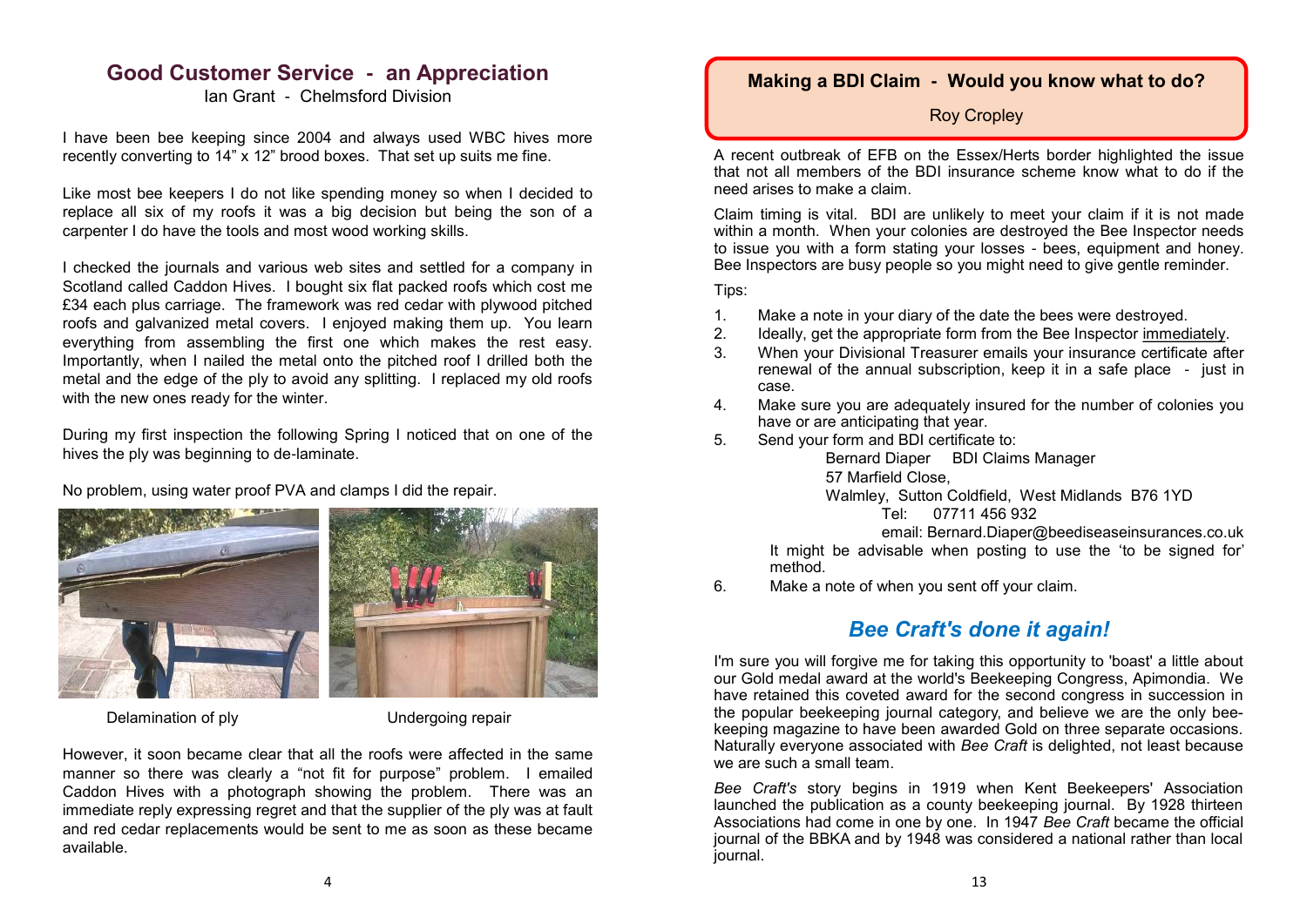### **BRAINTREE HONEY SHOW RESULTS**

Braintree Division's first proper Honey Show was well supported with 23 members entering with 65 entries. We had a wide representation of the beekeeper's craft as you can see from the results table overleaf. Judging by Jim McNeill took place in the afternoon followed by presentations of awards and a buffet in the evening. During the presentations, Jim explained how each class was judged and gave some good pointers for next year.

The event was inspirational and some new members will be entering the National Honey Show following their success at the Braintree Show.

| Class                   | <b>First</b>  | Second         | Third                  |
|-------------------------|---------------|----------------|------------------------|
| 1. Two jars light clear | Barbara Neale | Not awarded    | Judi & Jon Kemp        |
| honey                   |               |                |                        |
| 2. Two jars medium      | Vi Taylor     | Pat Rowland    | Joint third:           |
| clear honey             |               |                | Alison & Geoff         |
|                         |               |                | <b>Brewer</b>          |
|                         |               |                | <b>Brian Greenland</b> |
| 3. Two jars crystal-    | Neil Reeve    | Vi Taylor      | Maurice Bacon          |
| lised or soft set honey |               |                |                        |
| 4. Four jars of honey   | Karen         | Pat Rowland    | <b>Bridget Mudd</b>    |
| as for sale - clear     | Peachey       |                |                        |
| 5. Four jars of honey   | Neil Reeve    | Not awarded    | Maurice Bacon          |
| as for sale - soft set  |               |                |                        |
| 6. One container of     | Maurice       | Angela Boyle   | Not awarded            |
| cut comb                | Bacon         |                |                        |
| 7. Block of beeswax     | Vi Taylor     | Pat Rowland    | <b>Stuart Mitson</b>   |
| 8. Two beeswax          | Vi Taylor     | Maurice        | <b>Elspeth Bunting</b> |
| candles produced by     |               | Bacon          |                        |
| any method              |               |                |                        |
| 9. Photograph relating  | Janet French  | Pat Rowland    | Alison & Geoff         |
| to bees/beekeeping      |               |                | <b>Brewer</b>          |
| 10. Honey cake          | Karen         | Elspeth        | Lesley Guy             |
|                         | Peachey       | <b>Bunting</b> |                        |

**Special Awards:**

| <b>Cups and medals</b>      | <b>Name of Exhibitor</b>     |  |
|-----------------------------|------------------------------|--|
| Best Exhibit in Show - Cup  | Vi Taylor - for Block of Wax |  |
| Class 4 - 1st place – Medal | <b>Karen Peachey</b>         |  |
| Class 5 - 1st place – Medal | Neil Reeve                   |  |

I had to wait several weeks, again, due to the supplier of the red cedar. Then in July a large parcel arrived from Caddon Hives which to my surprise, and delight, contained six entire roofs, not just a red cedar section replacing the faulty ply, so that everything was now made of red cedar. How about that for customer service !!!

There was a further "blip" to the proceedings when I noticed that no ventilation cones had been included. Again, an email to Caddon Hives produced another package with twelve cones and six sets of nails, pins and screws. I have now remade my six roofs and replaced the originals at both my apiaries.

I want to publicly thank Caddon Hives for sorting out a problem which was not of their making but a supplier producing plywood to be used as a roof which was not water proof.

At no time did Caddon Hives suggest I was at fault by my method of construction. There is now, of course, a post script particularly relevant to all WBC believers, if you need a roof and you do not mind a bit of carpentry get in touch me, as I would love the original six roofs to be repaired and put to good use on someone else's apiary.



Contact: Ian Grant iancgrant@btinternet.com

~~~~~~~~~~~~~~~~~~~~~~~~~~~~

*Love beekeeping but hate the honey mess? Too much hassle selling your pure honey to the public or privately? Too cold to stand outside and sell your honey?* **If these are some of your thoughts — look no further, Honey Helpers will:** *Take ALL the hassle out of selling your honey. Buy all your honey in one transaction Give competitive rates. Payment upon delivery or collection (your choice)* **Interested?**

**How many is that? Call us NOW on 07809 562045 or email - [honey.helpers@yahoo.com](mailto:honey.helpers@yahoo.com) To discuss your requirements or for further information.** You may also sign up for future information. Regards, Honey Helperrs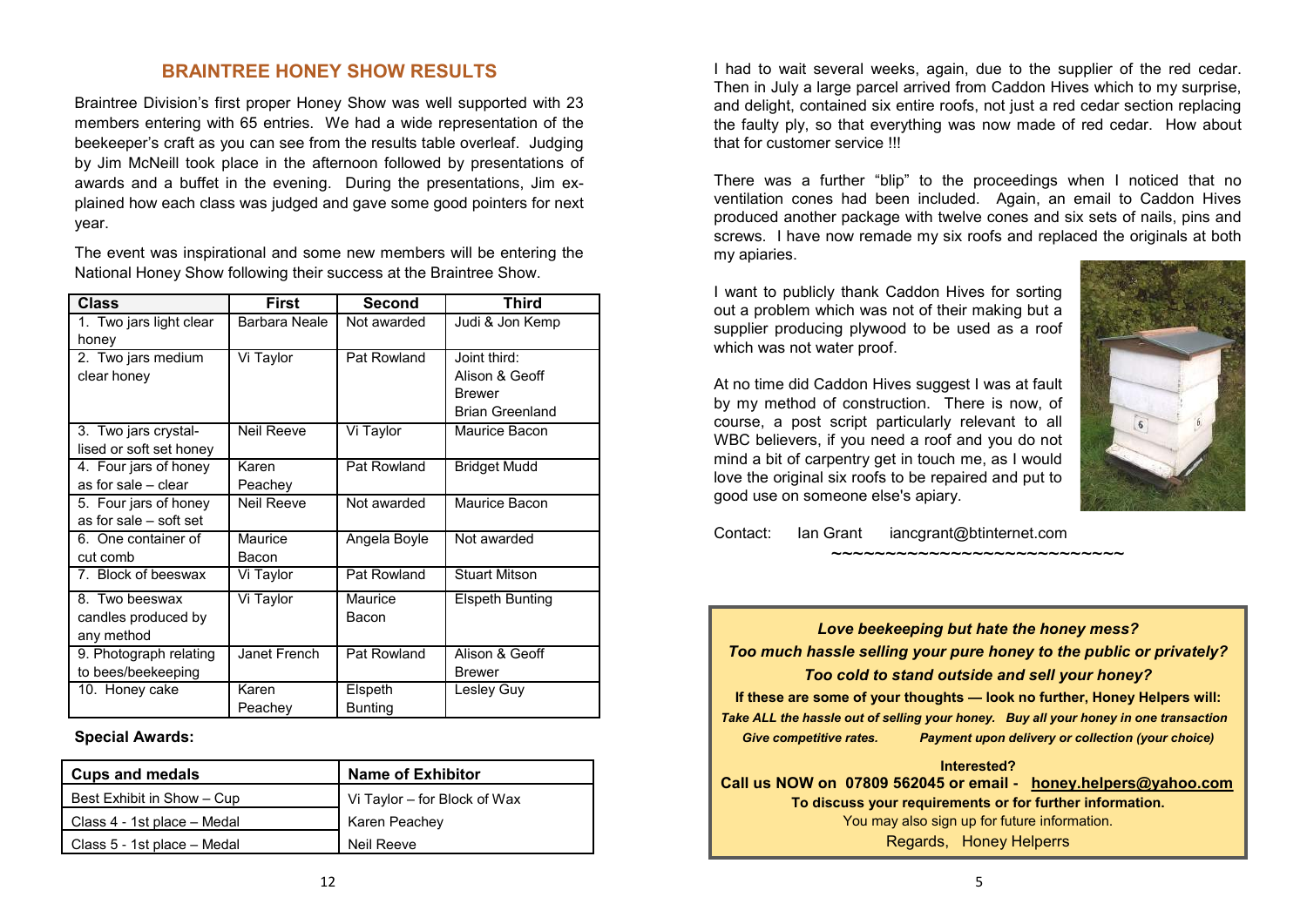



# **MICROSCOPY TRAINING DAYS**

 Graham Royle NDB Saturday 27<sup>th</sup> or Sunday 28<sup>th</sup> February 2016 at Writtle College, Chelmsford Full laboratory facilities £19 (subject to numbers) This training is part funded by the CEC and so representation from all Divisions is desirable. At the time of writing there are a few places left but no-one from Epping Forest or Maldon has applied yet. This is an opportunity to learn to diagnose your bees' diseases (and other skills) from a national expert! Please email me [jane.ridler@uwclub.net .](mailto:jane.ridler@uwclub.net) If you have a preference for Sat/Sun, please let me know.

Jane Ridler Education Secretary EBKA

# **Local Honey Man**

**London & Essex Commercial Beekeeper Pre-order your HoneyBee Nucs Now** Top quality Nucs From £160 Mated Queens From £30 **Order online [www.localhoneyman.co.uk](http://www.localhoneyman.co.uk) Contact us on 0779-845-041**

# **2016 DATES FOR YOUR DIARY**

# **The EBKA AGM**

**is to be held on** 

**Saturday 12 March at 2pm in Room EO6 at Writtle College Lordship Lane, Chelmsford, CM1 3RP**

# **The Ted Hooper Memorial Lecture**

**is to be held on** 

**Sunday 17 April at 2pm at the Coach House, Marks Hall Coggeshall CO6 1TG. The speakers for this prestigious inaugural event are**

**Clive de Bruyn and Margaret Thomas**

# **The Bee Shed**

**Approved** *N***ational** *B***ee** *S***upplies Stockist and Distributor**

A Range of Frames and Foundation

Hives and Hive Parts, Tools and Equipment

Open by Appointment: Please call Wendy on **07764 609 803** or

Email: [beeshed@btinternet.com](mailto:beeshed@btinternet.com) 

**Meepshole, Great Prestons Lane,**

**Stock, Essex CM4 9RL**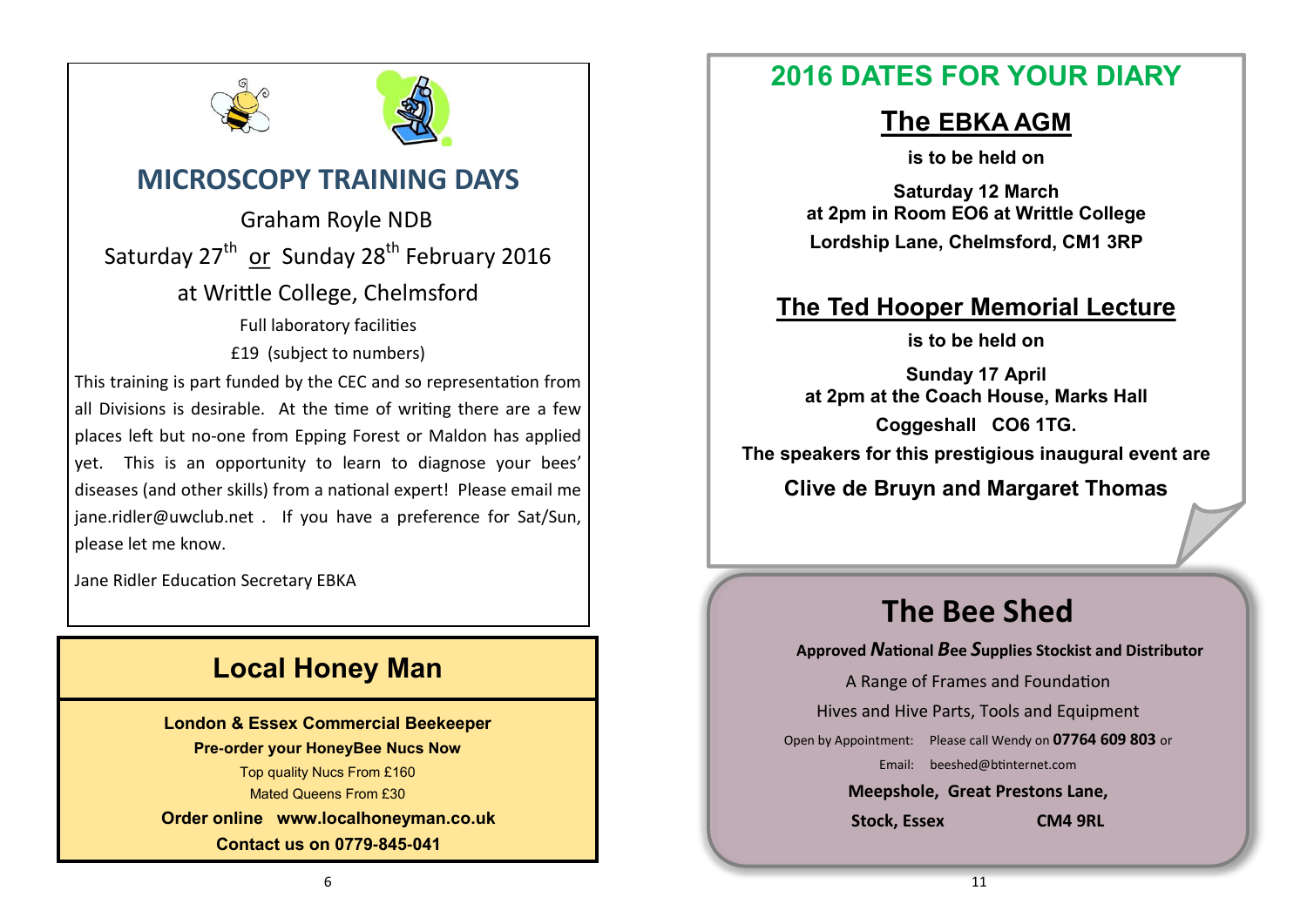### **National Honey Show Results 2015, cont'd**

|       | <b>Jim McNeill</b>       |                 |       |                         |      |
|-------|--------------------------|-----------------|-------|-------------------------|------|
| Class |                          |                 | Class |                         |      |
| 4     | 12 jars of Honey         | НC              | 241   | 2 jars Med Honey        | 3rd  |
| 76    | 2 jars Set Honey         | 2 <sub>nd</sub> | 242   | 2 jars Set Honey        | 1st  |
| 105   | 2 jars Set Honey         | 2 <sub>nd</sub> |       |                         |      |
| 183   | 2 jars med Honey         | 1st             |       | <b>Romford Division</b> |      |
| 185   | 3 jars different honey   | 2 <sub>nd</sub> | 183   | 2 jars med Honey        | 3rd  |
| 192   | 3 not moulded Candles    | 2nd             | 186   | 2 jars Set Honey        | VHC. |
| 194   | <b>Bottle Sweet Mead</b> | 1st             | 189   | 1 jar Liguid Honey      | 1st  |

### **2015 National Honey Show Report**

Well done to all the members who won prizes at the show this year, winning anything this year was even harder with very nearly 2000 exhibits - a record amount this year - and many more from different countries this year than is usual. We had 15 Essex members entering which is a lot more than in the past, so it's nice to see a few very new members having a go, so don't be put off if you did not win this year, next year might be your year.

Paul Abbott (Southend-on-Sea Division) won both the Essex cups and 5 of the 7 Kent cups as he is a full member of Kent beekeepers as well, so very well done Paul. There was a lot of new names and faces collecting cups this year. The show was in a new part of the college with exhibits in different rooms, which the judges liked it as it gave them more room to work in.

Jim McNeill - EBKA National Honey Show Delegate

#### **PETER DALBY - PEBADALE APIARIES**

For all your beekeeping and apitherapy supplies **Large Stock held - all year round** *Competitive prices; any item not stocked to special order* **37 Cecil Road, Cheshunt, Hertfordshire EN8 8TN**

> **Tel: 01992 622645 Email: [pebadalebees@btinternet.com](mailto:pebadalebees@btinternet.com)**

**Open Mon - Sat (any reasonable time) CLOSED SUNDAY** Telephone before calling **Agent for E H Thorne and Northern Bee Books**

### **Keep it Clean**

### **Celia Davis - Warwickshire Beekeeper - via** *eBees*

A practical article this month about hygiene, but when we consider hygiene, it is worth bearing in mind the activities of the bees in maintaining their own healthy environment. The hive is essentially a clean place and worker bees are very industrious little cleaners, constantly licking surfaces. Small amounts of hydrogen peroxide, an antiseptic, are produced by the breakdown of glucose by the enzyme glucose oxidase from the bees' hypopharyngeal glands, this gets into the saliva of the bees and so into the general hive environment.

The second really important substance is propolis. Yes, I know, it's sticky and messy and hard to clean off ourselves and our equipment, but it is a very important substance, which is antibacterial, antifungal and probably antiviral as well. The more work that is done on propolis, the more we recognise its importance and we should be pleased if our bees are liberal propolis users, as mine are. So the bees are pretty good but how can we help them? Why should we help them? The answer to this is that we are keeping them in an artificial situation where their normal precautions are probably not adequate. Inside our hives a burden of pathogens builds up and this adds to the stress the bees suffer and makes them more prone to get sick.

There are three components to a hive:

- The boxes
- The frames
- The comb

All of these need to be cleaned at intervals.

### **The boxes:**

The brood box needs to be taken out of use periodically. The time interval varies and some beekeepers do this every year, others do it every three years or so. Put the frames in a clean box and clean the old one by scraping well and then singeing with a blow torch. We'll come back to this.

### **The frames:**

Brood frames may be stripped of their old wax and scraped well, then cleaned thoroughly in very, very hot washing soda solution. Alternatively, quite a few beekeepers have reached the conclusion that frames are better burned and replaced. It is really a question of whether time is more important than money and whether you have access to a boiler of some sort for cleaning them. Again, how long you keep them is a personal decision.